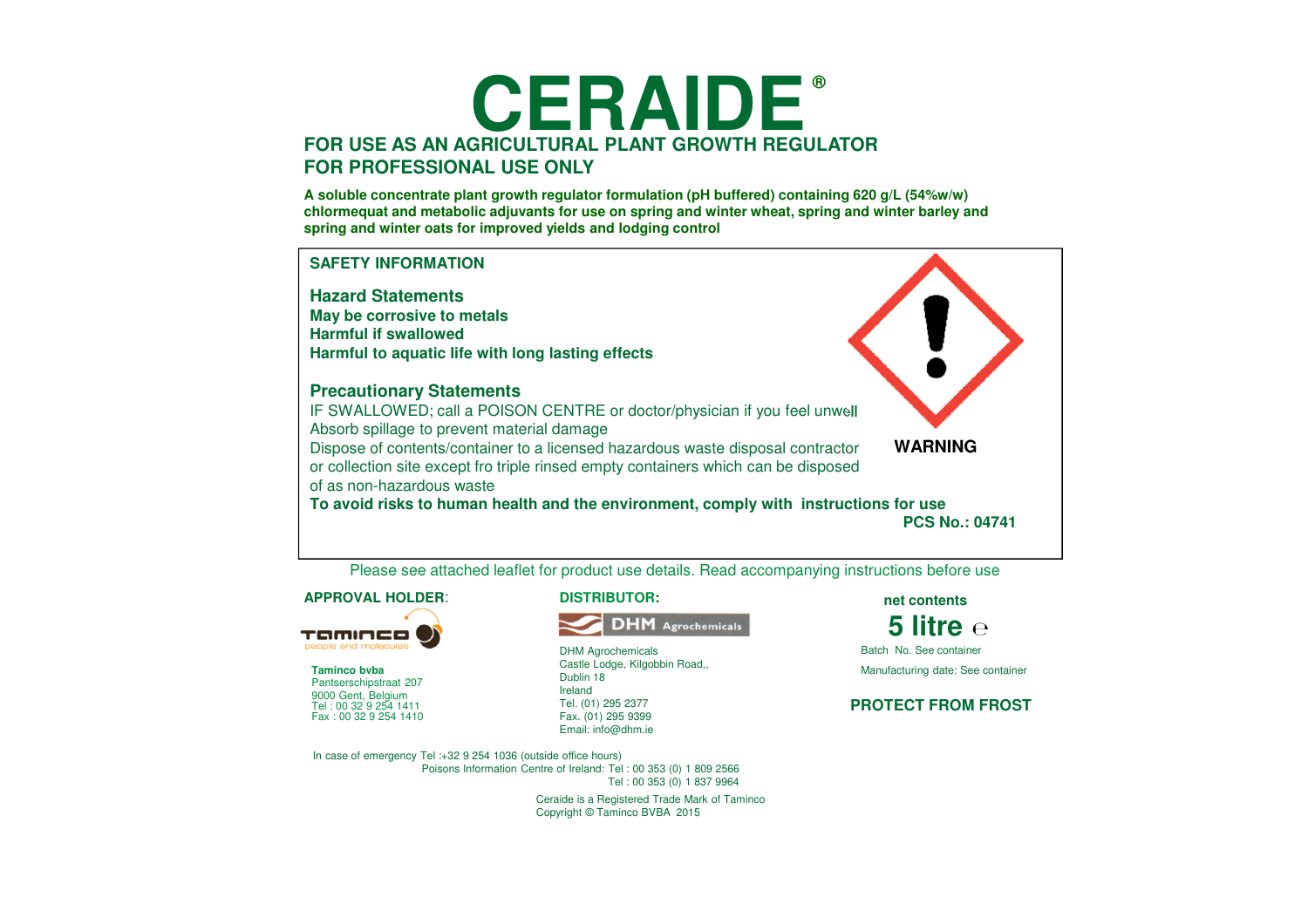| <b>CER AIDE</b>                                         |                                      |                                          |                                           |  |
|---------------------------------------------------------|--------------------------------------|------------------------------------------|-------------------------------------------|--|
| <b>Crop</b>                                             | <b>Maximum Single Dose</b><br>(L/ha) | <b>Maximum Total</b><br>Dose (L/ha/crop) | Latest time of<br>application             |  |
| <b>Winter Wheat</b>                                     | 1.8                                  | 1.8                                      | Before flag leaf fully<br>unrolled (GS39) |  |
| <b>Spring Wheat</b>                                     | 0.9                                  | 0.9                                      | Before flag leaf fully<br>unrolled (GS39) |  |
| <b>Winter Barley</b><br>Oats<br>Rye<br><b>Triticale</b> | 2.3                                  | 2.3                                      | Before flag leaf fully<br>unrolled (GS39) |  |
| <b>Spring Barley</b>                                    | 1.25                                 | 1.25                                     | Before four leaves<br>unfolded (GS14)     |  |
| READ THE LABEL BEFORE USE. USING THE PRODUCT IN A       |                                      |                                          |                                           |  |

**READ THE LABEL BEFORE USE, USING THE PRODUCT IN A MANNER WHICH IS INCONSISTENT WITH THE LABEL MAY BE AN OFFENCE. FOLLOW THE PRINCIPLES OF GOOD PLANT PROTECTION PRACTICE WHEN USING PLANT PROTECTION PRODUCTS**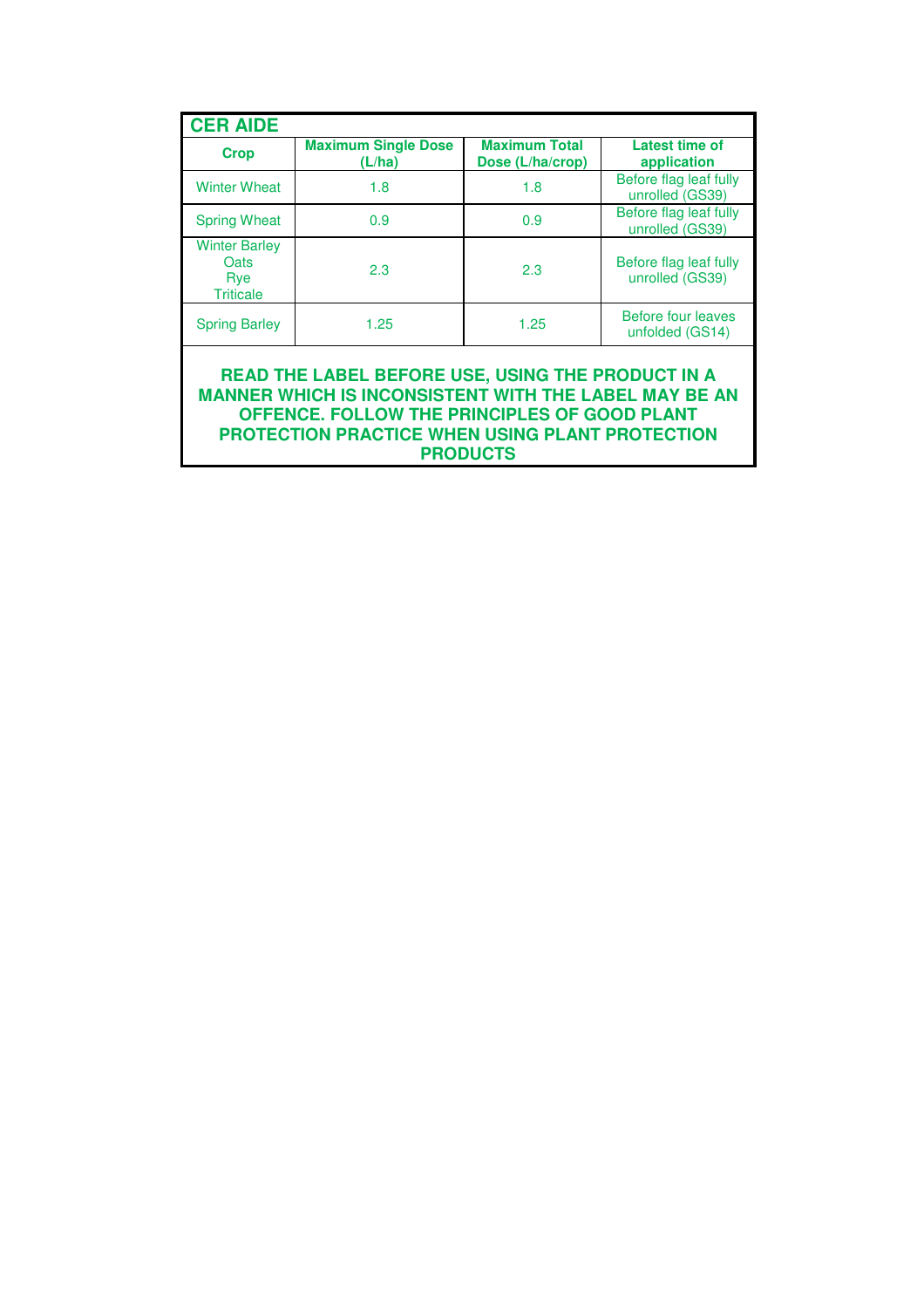#### SAFETY PRECAUTIONS

### OPERATOR PROTECTION:

Engineering control of operator exposure must be used where practicable in addition to personal protective equipment;

WEAR SUITABLE PROTECTIVE CLOTHING (COVERALLS) AND SUITABLE PROTECTIVE GLOVES when handling the concentrate or contaminated surfaces. WEAR SUITABLE PROTECTIVE CLOTHING (COVERALLS) when applying the product.

WASH CONCENTRATE from skin or eyes immediately.

DO NOT BREATHE SPRAY

WHEN USING DO NOT EAT, DRINK OR SMOKE

IF YOU FEEL UNWELL, seek medical advice (show label where possible) WASH HANDS AND EXPOSED SKIN before meals and after work.

### ENVIRONMENTAL PROTECTION

Do not contaminate water with the product or its container. (Do not clean application equipment near surface water/ Avoid contamination via drains from farmyards and roads).

Extreme care must be taken to avoid spray drift on to non-crop plants outside of the target area.

STORAGE AND DISPOSAL:

KEEP IN ORIGINAL CONTAINER tightly closed in a safe place

WASH OUT CONTAINER THOROUGHLY by using an integrated pressure rinsing device or manually rinsing three times. Add washings to sprayer at time of filling and dispose of safely

DO NOT REUSE CONTAINER for any purpose

KEEP OUT OF REACH OF CHILDREN

KEEP AWAY FROM FOOD, DRINK AND ANIMAL FEEDING STUFFS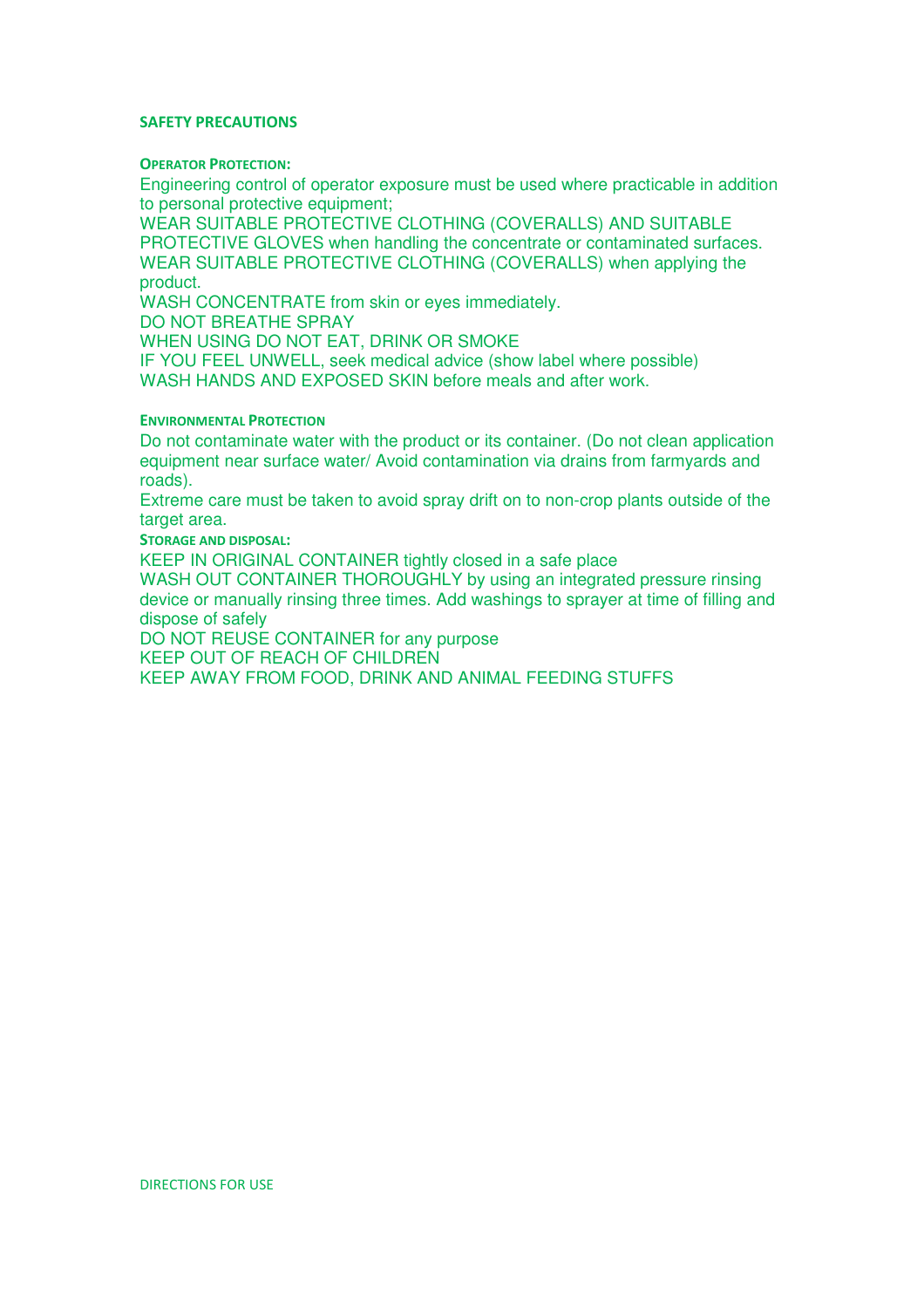IMPORTANT: This information is approved as part of the Product label. All instructions within this section must be read carefully in order to obtain safe and successful use of this product

The application of Ceraide® can result in yield increase and a reduction in early lodging from a spring application. This control of lodging is more consistent in wheat barley

## CERAIDE® APPLICATION RATES AND TIMING

## Winter wheat

| Single application            | $1.0$ l/ha<br>Apply Cer Aide® at GS30-39 to reduce lodging and plant              |  |  |
|-------------------------------|-----------------------------------------------------------------------------------|--|--|
|                               | height and increase stem diameter<br>$1.8$ l/ha                                   |  |  |
|                               | Use this rate where there is a high risk of lodging                               |  |  |
| Split dose application        | 0.8 to 1.0 l/ha followed by 0.8 to 1.0 l/ha                                       |  |  |
|                               | Apply Cer Aide® at up to GS39 ensuring that the maximum                           |  |  |
|                               | total dose of 1.8 l/ha is not exceeded.                                           |  |  |
| <b>Winter barley</b>          |                                                                                   |  |  |
| Single application            | $2.3$ l/ha                                                                        |  |  |
|                               | Apply Cer Aide® at GS30-39 to reduce lodging and plant                            |  |  |
|                               | height and increase stem diameter                                                 |  |  |
| Split dose application        | 1.3 I/ha followed by 1.0 I/ha                                                     |  |  |
|                               | Apply 1.3 I/ha of Cer Aide® at GS30-32 followed by further                        |  |  |
|                               | application of 1.0 l/ha of Cer Aide <sup>®</sup> before GS39.                     |  |  |
| <b>Spring wheat</b>           | $0.9$ l/ha                                                                        |  |  |
|                               | Apply Cer Aide® during tillering but before the first node is                     |  |  |
|                               | detectable on half of the main stems. This will generally mean                    |  |  |
|                               | treating the crop between 15 and 35 days after 50%                                |  |  |
| <b>Spring barley</b>          | emergence, especially in late drilled spring crops.<br>$1.25$ l/ha                |  |  |
|                               | Apply Cer Aide® at 2-4 leaves unfolded (GS12-14) for                              |  |  |
|                               | maximum possible yield increase.                                                  |  |  |
| <b>Winter and Spring oats</b> |                                                                                   |  |  |
| Single application            | $2.3$ l/ha                                                                        |  |  |
|                               | Apply Cer Aide® from just before the beginning of stem                            |  |  |
|                               | elongation (GS 30) until no later than flag leaf sheath<br>extended stage (GS 39) |  |  |
| Split dose application        | 1.15 I/ha followed by 1.15 I/ha                                                   |  |  |
|                               | Apply 1.15 I/ha Cer Aide® from just before the beginning of                       |  |  |
|                               | stem elongation (GS 30) followed by a further application of                      |  |  |
|                               | 1.15 I/ha until no later than flag leaf sheath extended stage                     |  |  |
|                               | (GS 39)                                                                           |  |  |